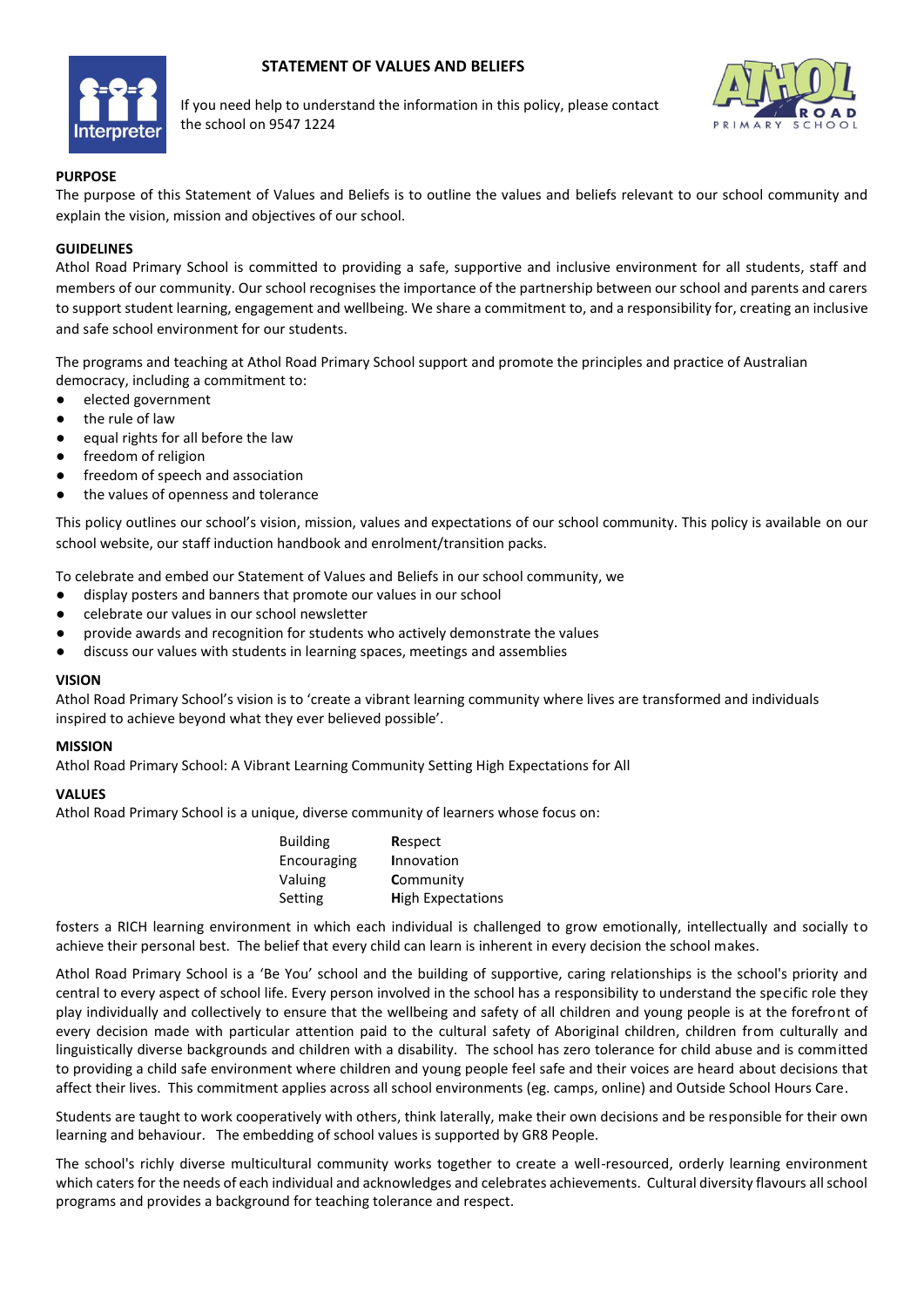Multi-skilled teachers, supported by strong leadership and a dedicated team of non-teaching staff, are committed to implementing a forward thinking, student focused curriculum which is engaging, challenging and sustainable in order to equip students for the demands and opportunities of a changing society.

What teachers think, what teachers do and what teachers are, at the learning space level, drives the school focus for continuous improvement. The school operates a model of sharing that builds capacity, within levels and across the school, to improve teacher knowledge, understandings, skills and practices to transform teaching through:

- collecting relevant data to explicitly drive teaching and personalise learning
- building teacher professional learning on an individual and whole school level
- implementing a curriculum that is integrated and scaffolded to support student learning with a particular focus on oral language development to build strong literacy and numeracy skills
- sharing and transferring knowledge and good practice

The school strives to foster the potential of our students by enriching their bodies, minds and creativity through a diverse range of extension experiences that enhance the formal curriculum and challenge students to achieve excellence in a wide range of cultural and sporting activities.

The school recognises the importance of the home/school relationship and encourages parent participation. In cooperation with parents and the community, staff members establish high expectations for all students as the standard and provide a safe, supportive environment where students have the opportunity to become productive, knowledgeable and responsible citizens. Multicultural ethnic aides and interpreters are used extensively to maximise participation.

An enthusiastic School Council and wider parent network are encouraged to participate in the decision-making process and facilitate effective communication throughout the community.

### **BEHAVIOURAL EXPECTATIONS**

Athol Road Primary School acknowledges that the behaviour of staff, parents, carers and students has an impact on our school community and culture. We acknowledge a shared responsibility to create a positive learning environment for the students at our school.

As principals and school leaders, we will:

- model positive behaviour and effective leadership
- communicate politely and respectfully with all members of the school community
- work collaboratively to create a school environment where respectful and safe behaviour is expected of everyone
- behave in a manner consistent with the standards of our profession and meet core responsibilities to provide safe and inclusive environments
- plan, implement and review our work to ensure the care, safety, security and general wellbeing of all students at school
- identify and support students who are or may be at risk
- do our best to ensure every child achieves their personal and learning potential
- work with parents to understand their child's needs and, where necessary, adapt the learning environment accordingly
- respond appropriately when safe and inclusive behaviour is not demonstrated and implement appropriate interventions and sanctions when required
- inform parents of the school's communication and complaints procedures
- ask any person who is acting in an offensive, intimidating or otherwise inappropriate way to leave the school grounds.

As teachers and non-teaching school staff, we will:

- model positive behaviour to students consistent with the standards of our profession
- communicate politely and respectfully with all members of the school community
- proactively engage with parents about student outcomes
- work with parents to understand the needs of each student and, where necessary, adapt the learning environment accordingly
- work collaboratively with parents to improve learning and wellbeing outcomes for students with additional needs
- communicate with the principal and school leaders in the event we anticipate or face any tension or challenging behaviours from parents
- treat all members of the school community with respect.

### As parents and carers, we will:

- model positive behaviour to our child
- communicate politely and respectfully with all members of the school community
- ensure our child attends school on time, every day the school is open for instruction
- take an interest in our child's school and learning
- work with the school to achieve the best outcomes for our child
- communicate constructively with the school and use expected processes and protocols when raising concerns
- support school staff to maintain a safe learning environment for all students
- follow the school's processes for communication with staff and making complaints
- treat all school leaders, staff, students, and other members of the school community with respect.